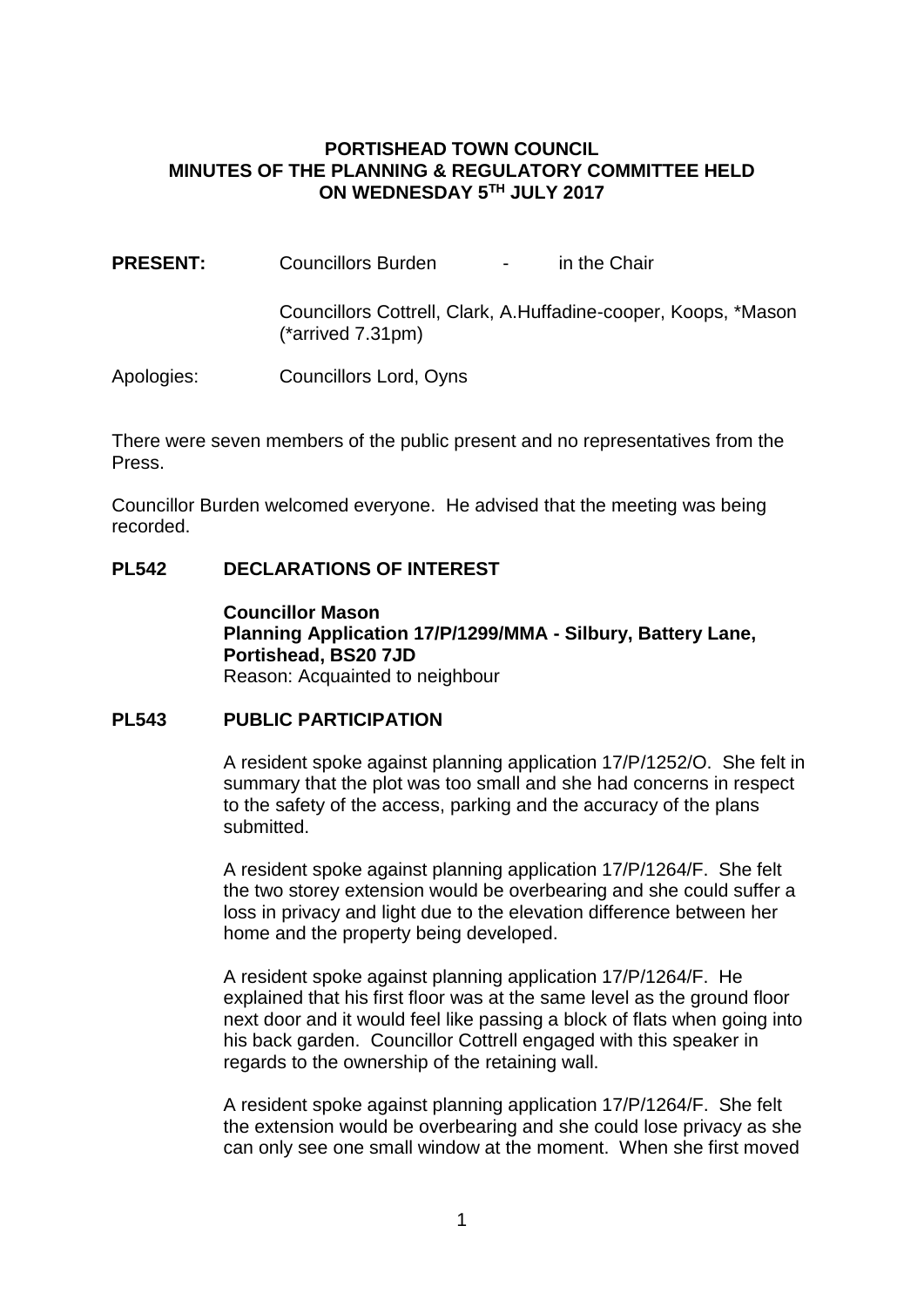into her home over twenty years ago this property was a stone built cottage but this has since been cladded over by a previous owner.

A resident spoke against planning application 17/P/1264/F. He felt that he would suffer a loss in privacy and light in his garden as the building will be imposing. He did not feel this particular proposal is sympathetic to the neighbouring homes, including the soil drainage that goes directly into number 9.

*These minutes summarise what was said during public participation and were views expressed by the speaker not the Town Council.*

#### **PL544 SECTION 1 – TO BE CONSIDERED BY THE PLANNING & REGULATORY COMMITTEE**

#### **PLANNING APPLICATIONS**

#### **17/P/1252/O 33A NORE ROAD, PORTISHEAD, BS20 7HN**

Outline application with all matters reserved for subsequent approval for the erection of a new dwelling

#### **RESOLVED THAT:**

Objects on the grounds of overbearing and overdevelopment. This will create a high density appearance affecting the street scene and this 6 bedroom house will become a 9 bedroom house and therefore noncompliant with North Somerset Council's planning standards.

Portishead Town Council believes that if North Somerset Council are minded to approve this application on such a cramped site a detailed application should be submitted. It further requests that the relevant Ward District Councillor (Reyna Knight) calls the application to North Somerset Council's Planning & Regulatory committee if it is recommended for approval.

A vote was taken with all in favour.

#### **17/P/1264/F 25 SOUTH ROAD, PORTISHEAD, BS20 7DU**

Erection of a two storey rear extension following the demolition of existing single storey extension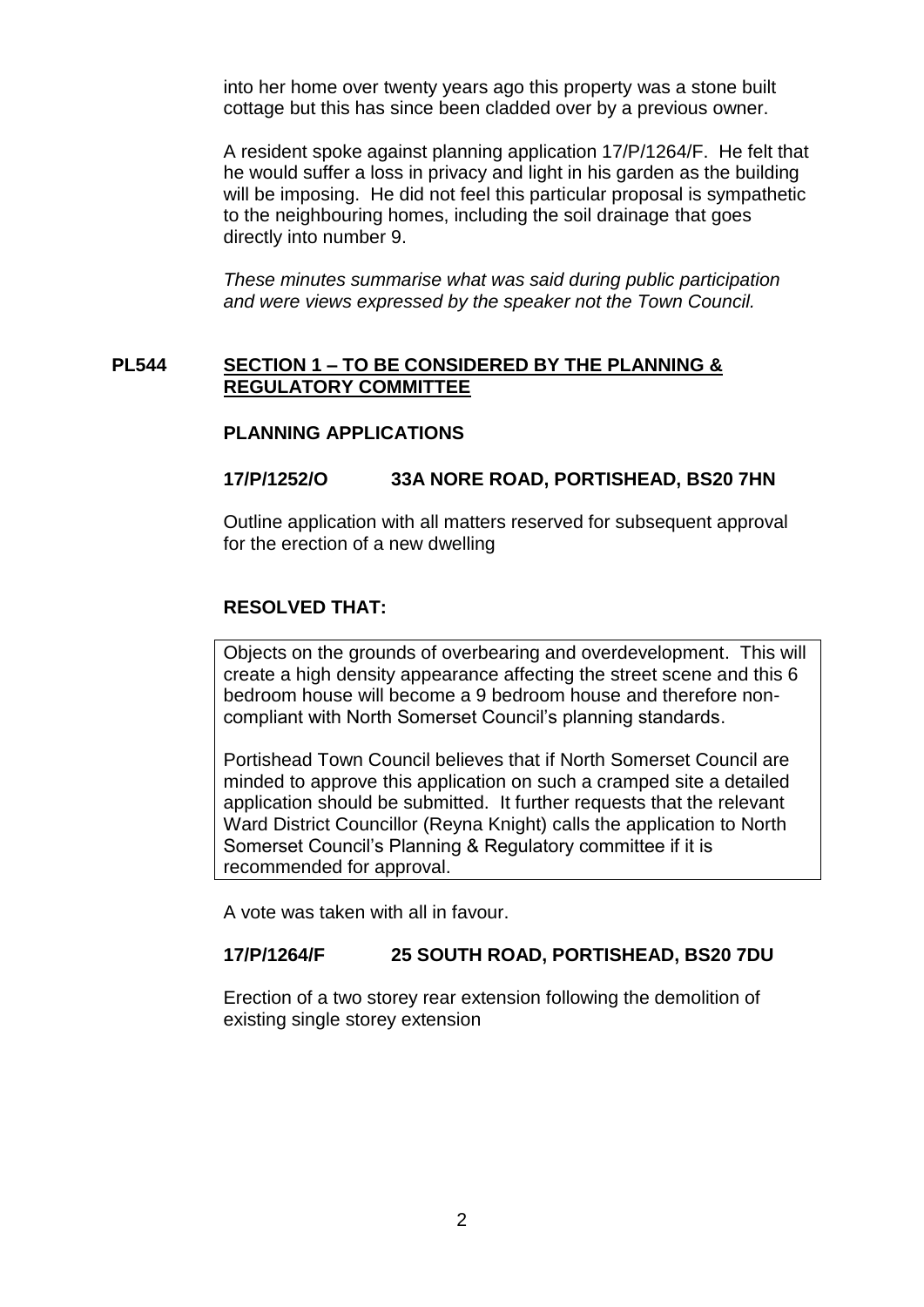# **RESOLVED THAT:**

Objects on the grounds of overbearing development, the windows are inappropriately placed on the first floor, loss of light to homes in South View and out of keeping with the existing house. Portishead Town Council also requests that the relevant Ward District Councillor (Reyna Knight) calls the application to North Somerset Council's Planning & Regulatory committee if it is recommended for approval.

A vote was taken with all in favour.

# **17/P/1299/MMA SILBURY, BATTERY LANE, PORTISHEAD, BS20 7JD**

Minor material amendment application to vary condition 1 attached to permission 16/P/2176/RM (reserved matters application for appearance and landscaping for the erection of a three storey block of 6no. apartments pursuant to outline planning permission 15/P/2623/O) to allow for relocation of car parking to rear and cycle store

### **RESOLVED THAT:**

No comment

A vote was taken with all in favour.

# **17/P/1383/F 5 HOLLIS AVENUE, PORTISHEAD, BS20 6TQ**

Erection of a two storey rear extension with rear balcony front porch and conversion of garage to living accommodation

## **RESOLVED THAT:**

No objection subject to North Somerset Council's parking standards being met and that the property is not sub divided into a separate dwelling without planning consent.

A vote was taken with all in favour.

### **17/P/1410/TPO 20 THE ROWANS, PORTISHEAD, BS20 6SR**

T1 hornbeam - reduce by 3m, rebalance and thin by 30%; T2 silver birch - reduce by up to 2.5m, remove deadwood and thin by 25%

The meeting viewed a report from the Tree Warden and a photograph provided by Councillor Terry.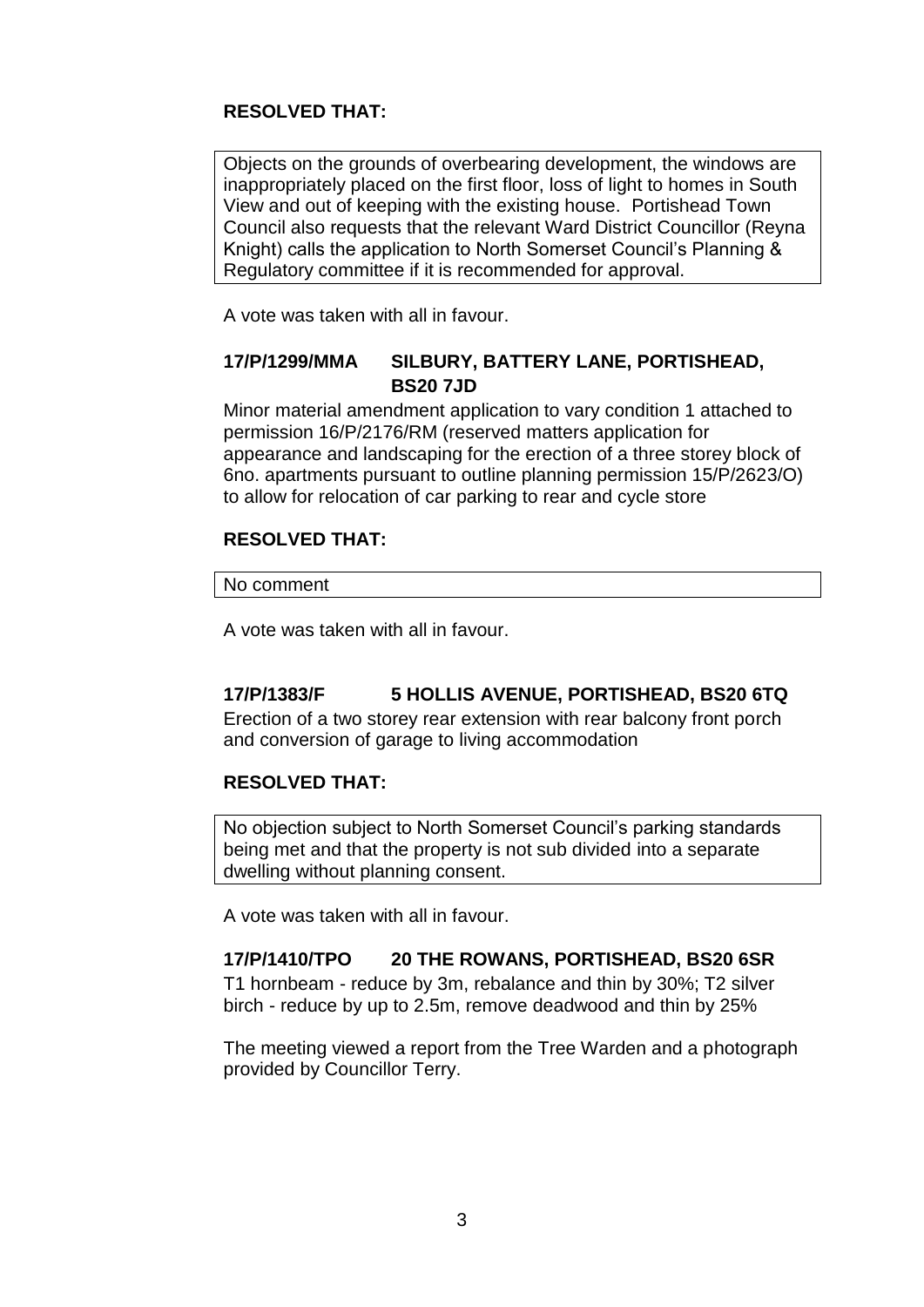### **RESOLVED THAT:**

No comment

A vote was taken with all in favour.

# **PL545 SECTION 2 – PLANNING MATTERS (RECOMMENDATIONS TO TOWN COUNCIL)**

### **5. OTHER PLANNING MATTERS**

### **5.1 LATE PLANNING APPLICATIONS**

The Planning Register for plans registered with North Somerset Council week commencing 26th June 2017 were discussed, as follows:

# **17/P/1486/F 3 HOLLY RIDGE, PORTISHEAD, BS20 8BP**

Erection of a single storey extension to the front elevation and changes to doors and windows

### **RECOMMENDATION**

Portishead Town Council responds - no objection subject to no valid objections from neighbours.

## **17/P/1496/HHPA 3 MALIN PARADE, PORTISHEAD, BS20 7GZ**

Prior approval request for the erection of a single storey rear extension with a pitched roof that would 1) extend beyond the rear wall of the original house by 3.2 meters, 2. Have a maximum height of 2.5 meters and 3. have eaves that are 2.5 meters high

### **RECOMMENDATION**

Portishead Town Council responds – Portishead Town Council notes that it is not required to consult on householder prior approval applications.

## **17/P/1508/F HONEY TREE NURSERY, 13 STOKE ROAD, PORTISHEAD, BS20 6BQ**

Creation of office and training room within roof and a terrace with screen on existing flat roof

### **RECOMMENDATION**

No objection subject to there being no adverse overlooking on neighbouring properties.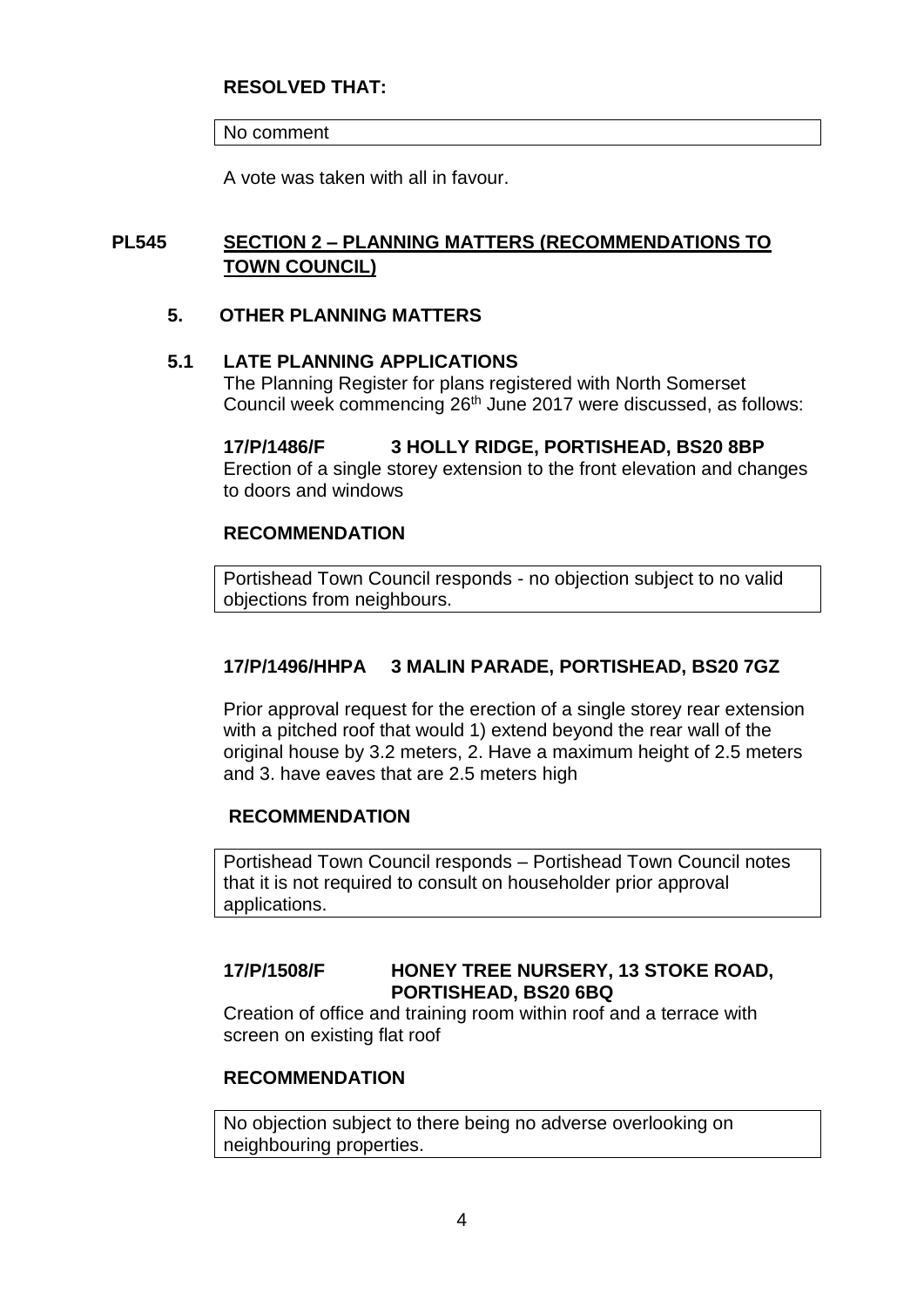*Assistant Clerk note: Planning applications 17/P/1518/F, 17/P/1532/F and 17/P/1539/F were not available on North Somerset Council's website. The Assistant Clerk will be writing to the relevant Case Officers once they are allocated to request a time extension in order for the applications to go before the next meeting on 02/08/17.*

# **5.2 PORTBURY WHARF NATURE RESERVE**

A verbal update was not given.

Councillor Burden asked if the meeting felt it was still necessary for this item to automatically appear on the monthly agenda.

## **RECOMMENDATION**

To remove this item from being automatic included on the Planning & Regulatory agenda.

# **5.3 CAR PARKING & ROAD MARKINGS**

Councillor Cottrell informed the meeting that contractors had been unable to complete installation of double yellow lines at one particular point on Lower Burlington Road due to a parked car and proposed that this matter is brought to the attention of North Somerset Council if the office had not already done so.

Councillor Burden proposed that the title of this section be changed from Car Parking & Road Markings to Highway's Update.

### **RECOMMENDATION**

Portishead Town Council writes to North Somerset Council to request that they return to Burlington Road to complete the road markings.

The title of this section be changed from 'Car Parking & Road Markings' to 'Highway's Update'.

## **5.4 CLAVERHAM NEIGHBOURHOOD PLAN**

The meeting discussed the proposed Claverham Neighbourhood Plan.

### **RECOMMENDATION**

Portishead Town Council responds - no comment

## **5.5 LAND ADJACENT TO 1 ST. PETER'S ROAD, PORTISHEAD**

The meeting considered the on-street parking survey that was provided by a company called Planning Issues in respect to planning application 17/P/0785/F in response to Portishead Town Council's comment.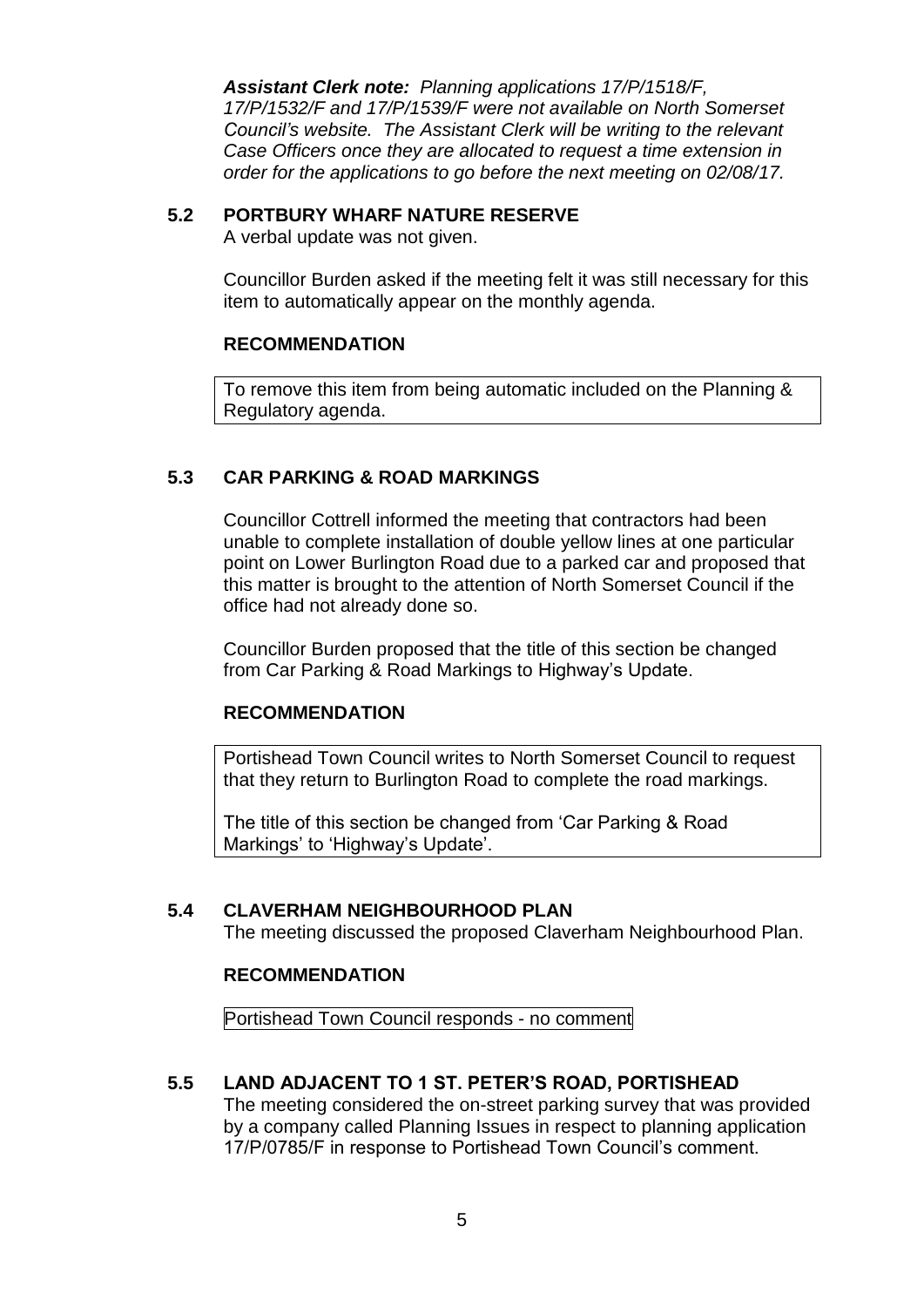### **RECOMMENDATION**

Portishead Town Council upholds its objection to planning application 17/P/0785/F - the unreasonable relaxation of age restriction due to parking and other constraints.

### **5.6 PLANNING APPLICATION 17/P/1229/F – PROPOSED RESIDENTIAL DEVELOPMENT OF 35 NEW HOMES, PARKING, LANDSCAPING AND ALL ASSOCIATED INFRASTRUCTURE - SECTION 106**

The meeting viewed the online S106 Green Infrastructure Request report completed by Aimee Burton.

### **RECOMMENDATION**

Portishead Town Council responds that it continues to object to the loss of employment land and that the proposed S106 funding does not mitigate this loss.

Portishead Town Council requests that the relevant Ward District Councillor (David Oyns and David Pasley) calls the application to North Somerset Council's Planning & Regulatory committee if it is recommended for approval.

### **5.7 COMMUNITY RESILIENCE – NORTH SOMERSET – WORKSHOP AND INDUCTION PROGRAMME**

The meeting noted North Somerset Council's upcoming events and that interested parties should contact the Programme Team on 01934 426322:

- 07/07/17 Drop in session @ Castlewood, Tickenham 10am-12noon – all welcome
- 20/07/17 Induction training @ Town Hall, Weston, 7pm open to all potential volunteers
- 04/08/17 Drop in session @ Town Hall, Weston, 10am-12noon open to anyone
- 16/08/17 Hosted visit to Environment Agency, Rivers House, Bridgwater, 5.30pm. CRCs, Flood Teams and interested parties are encouraged to learn more about how the Environment Agency operate

### **RECOMMENDATION**

To encourage members to attend.

### **5.8 CABSTAND**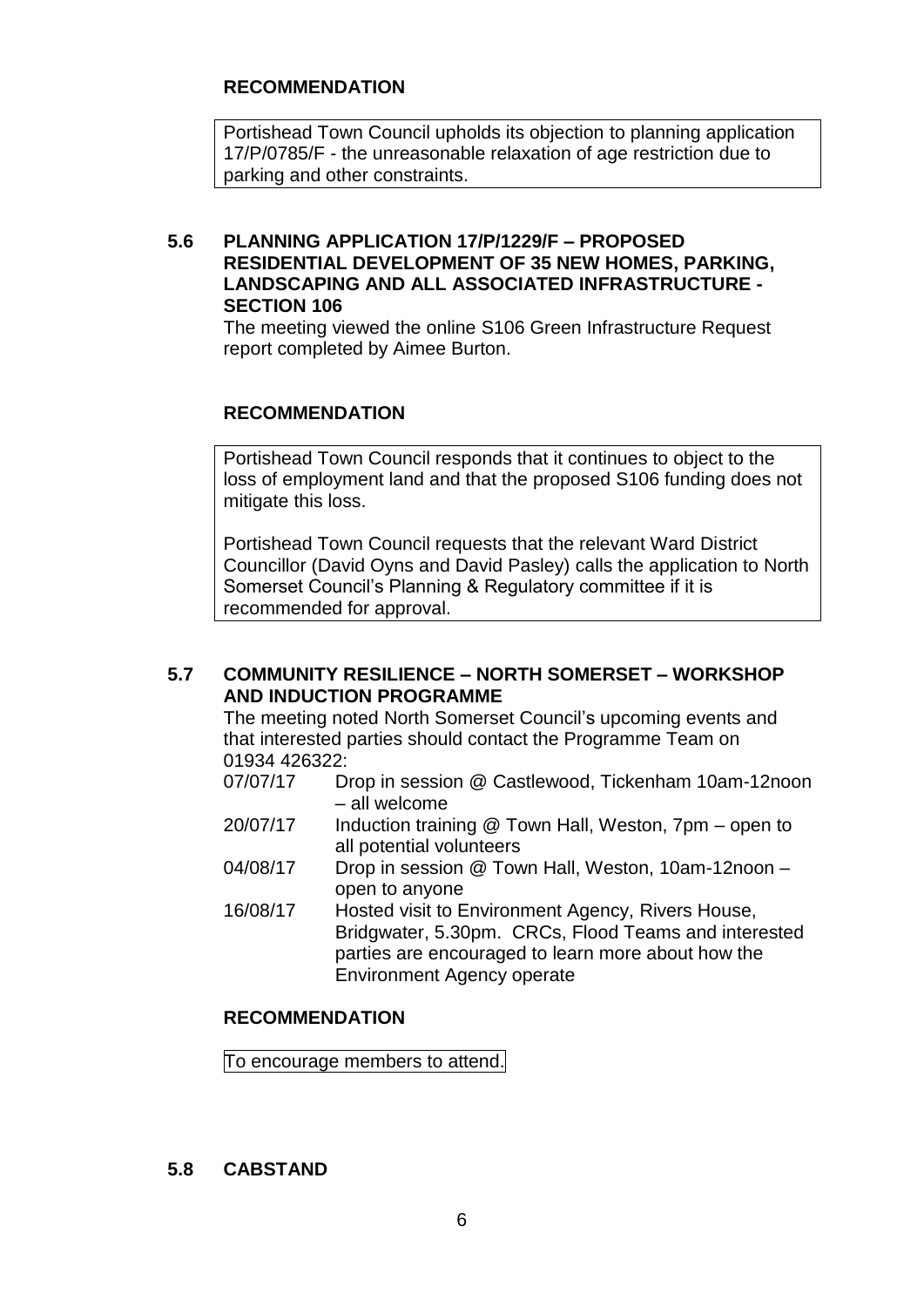A verbal update was not given.

## **5.9 NEW LIBRARY OPENING HOURS**

The meeting noted the revised opening hours with effect from 2<sup>nd</sup> July, which can be viewed online at [www.n-somerset.gov.uk/car.](http://www.n-somerset.gov.uk/car) The new opening hours for Portishead Library will be:

Tuesday, Wednesday, Friday and Sunday - unchanged Thursday changing from 10am-7pm to 9.30am-5.00pm (10am on 2nd Thursday of the month)

It is understood that further changes will be taking place later this year when a self-service swipe card access system called Open+ will be installed at Portishead Library. It is hoped that the Open+ project means that weekly library opening hours at Portishead Library will then significantly increase.

## **PL546 SECTION 3 – DELEGATED CHAIRMAN DECISIONS**

## **PLANNING APPLICATIONS AS REPORTED BY THE PLANNING & REGULATORY CHAIRMAN**

### **TREE APPLICATIONS AS REPORTED BY THE PLANNING & REGULATORY CHAIRMAN**

The delegated Chairman decisions previously agreed by the core members of the Planning & Regulatory committee were noted.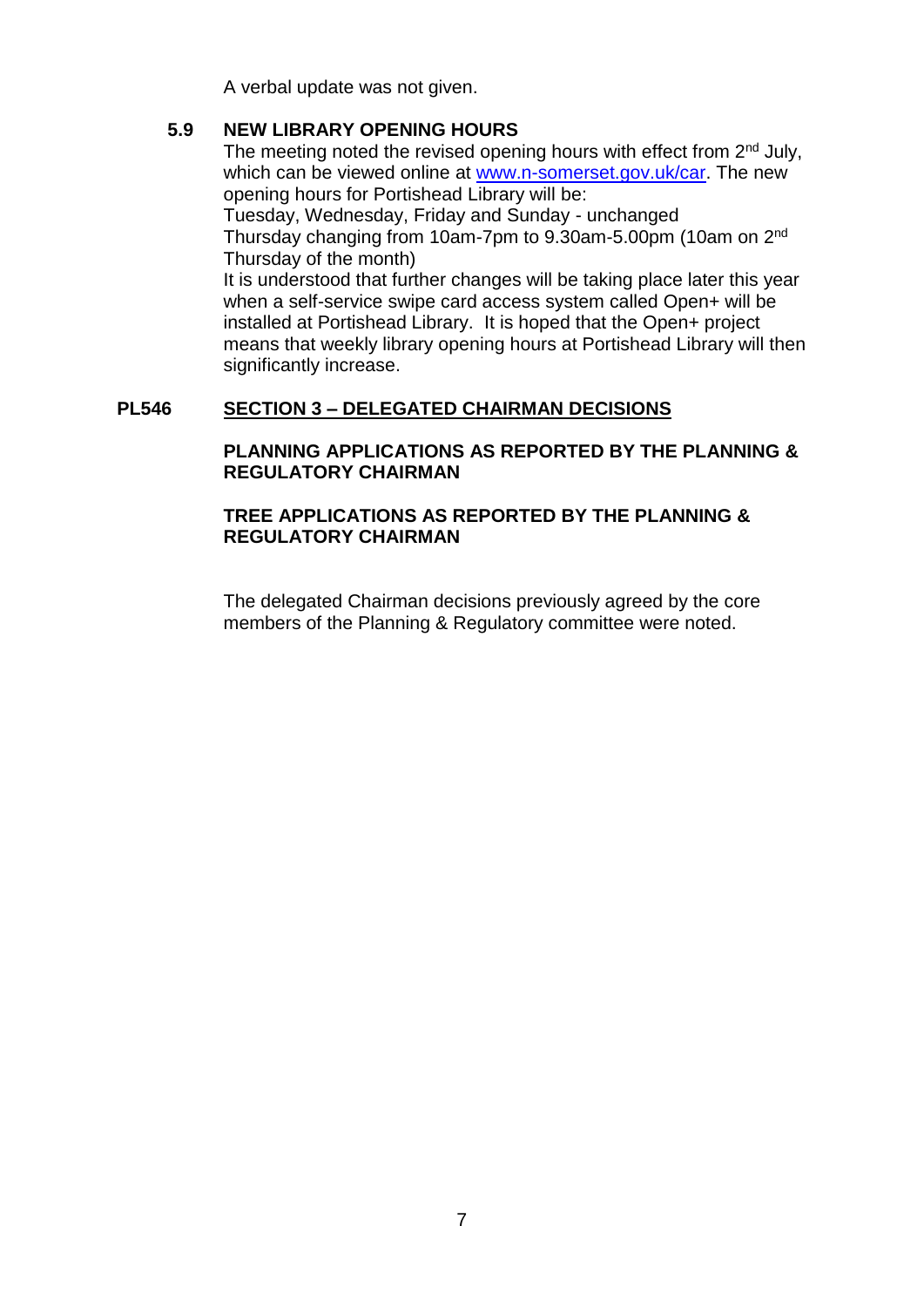# **SECTION 3 DELEGATED CHAIRMAN DECISIONS – FOR INFORMATION**

# **PL546 PLANNING APPLICATIONS AS REPORTED BY THE PLANNING & REGULATORY CHAIRMAN**

| <b>APPLICATION NO.</b> | <b>LOCATION</b>                                                       | <b>PROPOSAL</b>                                                                                                                                                                                                                                                                      | <b>RECOMMENDATION</b>                                                                              |
|------------------------|-----------------------------------------------------------------------|--------------------------------------------------------------------------------------------------------------------------------------------------------------------------------------------------------------------------------------------------------------------------------------|----------------------------------------------------------------------------------------------------|
| 17/P/1300/LUP          | 74 Fennel Road,<br>Portishead, BS20 7FB                               | Certificate of lawfulness for proposed<br>erection of a rear dormer                                                                                                                                                                                                                  | <b>Portishead Town Council notes</b><br>that it is not required to consult on<br>LUP applications. |
| 17/P/1305/F            | 26 Waterside Park,<br>Portishead, BS20 8LL                            | Single storey rear extension to enlarge<br>bedroom & provide en-suite shower<br>room and new utility room.                                                                                                                                                                           | No objection subject to no valid<br>objection from neighbours.                                     |
| 17/P/1315/F            | 12 Down Road, Portishead,<br><b>BS20 6EA</b>                          | Loft conversion with dormer to rear,<br>single storey side and rear extension.<br>Erection of garden storage room to rear                                                                                                                                                            | No objection subject to no valid<br>objection from neighbours.                                     |
| 17/P/1341/F            | 17 Admirals Walk,<br>Portishead, BS20 6LE                             | Proposed conservatory with application<br>of render to part of the flank and front<br>walls to match existing.                                                                                                                                                                       | No objection subject to no valid<br>objection from neighbours.                                     |
| 17/P/1360/LB           | 21 Woodhill Road,<br>Portishead, BS20 7EU                             | Listed Building consent for external<br>alterations to change windows/doors to<br>the rear elevation and extension of the<br>rear patio area. Internal alterations to<br>layout of room at lower ground floor<br>level to include removal of stud partition<br>and form new openings | No objection but there is concern<br>that the building may be<br>subdivided.                       |
| 17/P/1381/LUP          | 1 Mendip Road, Portishead,<br><b>BS20 6DA</b>                         | Certificate of lawful development<br>proposed for a proposed single storey<br>glazed link to the side elevation and the<br>erection of a single storey open glazed<br>veranda to the rear elevation                                                                                  | <b>Portishead Town Council notes</b><br>that it is not required to consult on<br>LUP applications. |
| 17/P/1396/LB           | Flat 14, Fedden Village,<br>Nore Road, Portishead,<br><b>BS20 8DN</b> | Removal of stud wall with window<br>between kitchen and dining room                                                                                                                                                                                                                  | No comment.                                                                                        |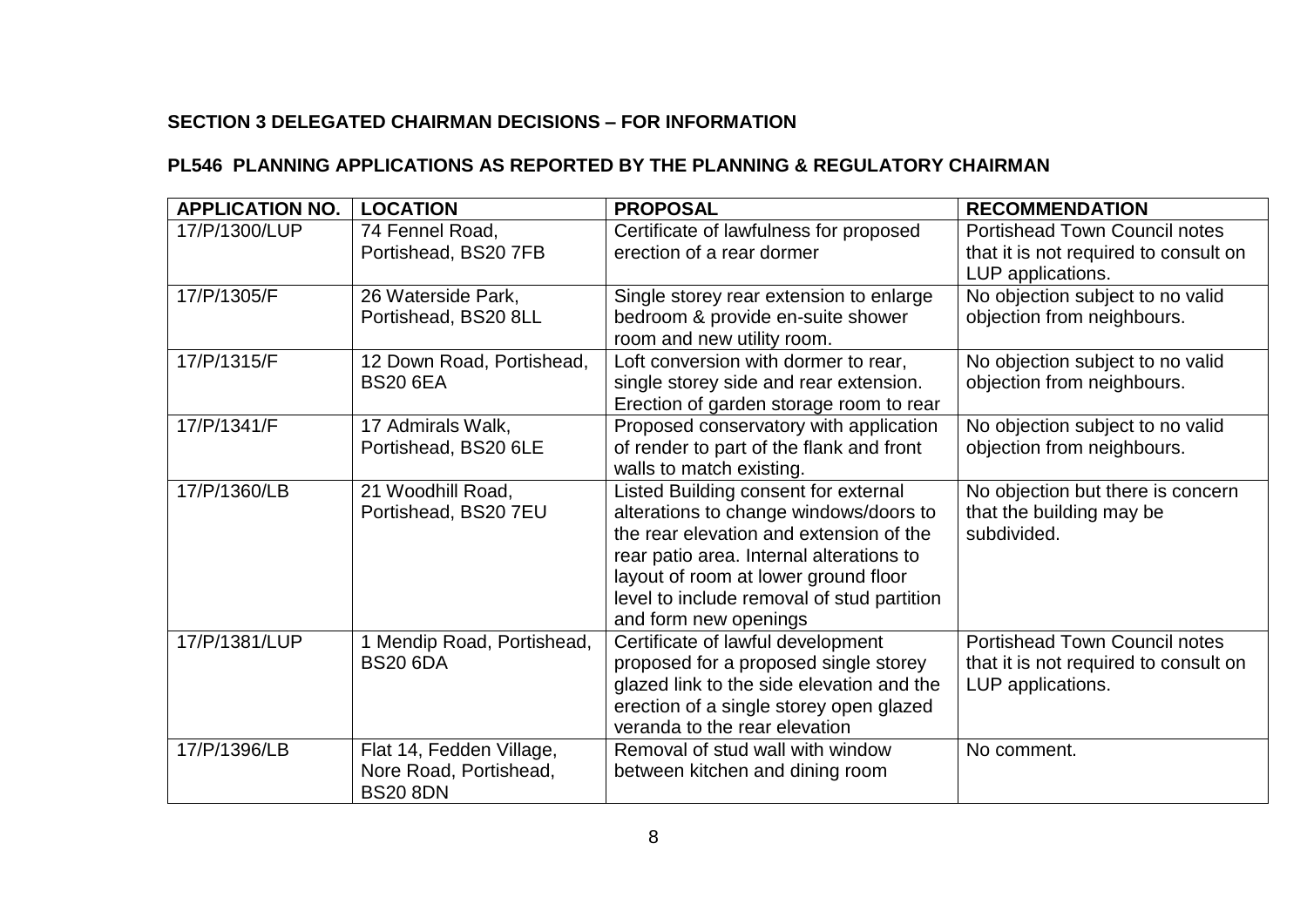| 17/P/1443/F | 5 Wood Hill Park,<br>Portishead, BS20 7DR                                         | Single storey rear and side extension.                                                                                                                                                        | No objection subject to no valid<br>objection from neighbours |
|-------------|-----------------------------------------------------------------------------------|-----------------------------------------------------------------------------------------------------------------------------------------------------------------------------------------------|---------------------------------------------------------------|
| 17/P/1446/F | Vets 4 Pets, Wyndham<br>Retail Park, 1C Old Mill<br>Road, Portishead, BS20<br>7BX | Installation of a mezzanine floor to be<br>used for retail and/or a pet care and<br>treatment facility and installation of six<br>no. air conditioning units and a gas<br>bottle storage unit | No objection subject to no valid<br>objection from neighbours |
| 17/P/1451/F | 38 Nightingale Rise,<br>Portishead, BS20 8LN                                      | Proposed single storey side extension                                                                                                                                                         | No objection subject to no valid<br>objection from neighbours |

### **PL546 TREE APPLIATIONS AS REPORTED BY THE PLANNING & REGULATORY CHAIRMAN** There are none to report.

#### **PL547 OTHER PLANNING MATTERS**

#### **8.1 THE FOLLOWING NOTIFICATIONS/ACKNOWLEDGEMENTS FROM NORTH SOMERSET COUNCIL WERE NOTED:**

#### **A. ENFORCEMENT CASES 2016/0443 VENGA, 24 HIGH STREET, PORTISHEAD**

The unauthorised development has been assessed and it is concluded that planning permission would be granted if an application had been submitted. There has been no further complaints about the structures. The matter was referred to the Licensing and Building Control team. Therefore, in accordance with advice contained in North Somerset Council's Local Enforcement Plan, it is not considered expedient to take formal enforcement action in respect of this breach of planning control in this case.

### **2017/0263 311 NORE ROAD, PORTISHEAD**

A planning application (15/P/2051/F) for the erection of a single storey subterranean annexe to provide selfcontained dwelling with integral garage to front of property, boundary wall and driveway at 311 Nore was approved on 30 October 2015.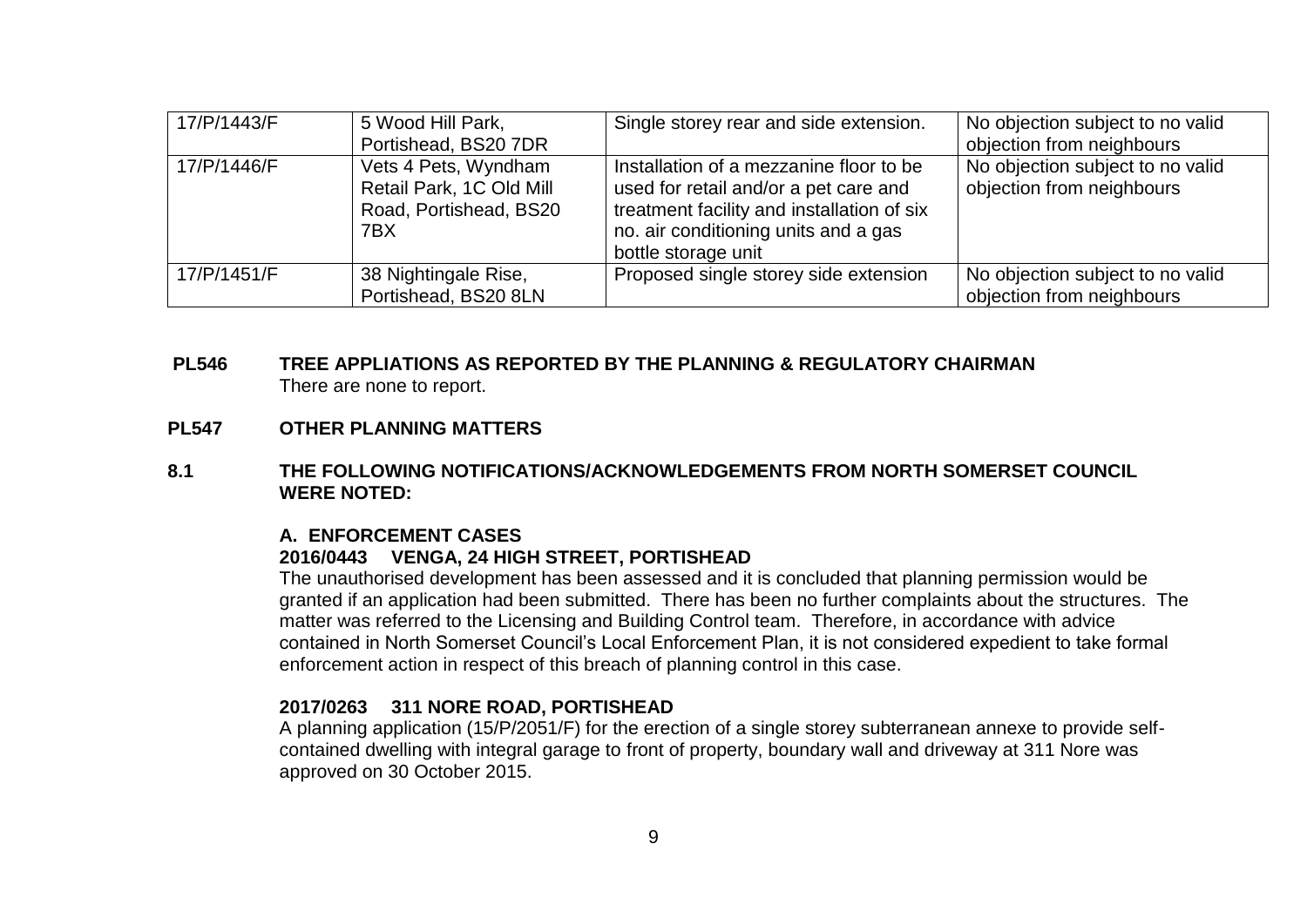#### **2017/0274 LAND AT HARBOUR ROAD/SPINE ROAD, PORTISHEAD QUAYS, HARBOUR ROAD**

Breach of planning 07/P/0734/F - awaiting outcome of North Somerset Council's investigations

### **B. DELEGATED DECISIONS – NORTH SOMERSET COUNCIL**

No reports received.

### **8.1 C. PLANNING CONSENT GRANTED**

17/P/0721/F 8 Ladymead, Portishead, BS20 7LJ

#### **D. PLANNING CONSENT REFUSED**

| 16/P/3020/F   | Former garage site off West Hill and Chanel View Road, Portishead |
|---------------|-------------------------------------------------------------------|
| 17/P/0738/F   | 103A Nore Road, Portishead, BS20 8DW                              |
| 17/P/0896/F   | 63 Hillside Road, Portishead, BS20 8JR                            |
| 17/P/0907/F   | Land between 18-20 Beach Road West, Portishead, BS20 7HR          |
| 17/P/1010/TPO | Chaplains Wood, Nore Road, Portishead, BS20 8GA                   |

### **E. PLANNING APPLICATIONS WITHDRAWN**

None to report.

### **F. PLANNING APPLICATION DEEMED PERMITTED DEVELOPOMENT**

17/P/1062/F 19 Valley Road, Weston-in-Gordano, BS20 8JU

Confirmation was given that the proposals constitutes 'permitted development' by virtue of the Town and Country Planning General Permitted Development Order 1995 (as amended) Town and Country Planning Act 1990

### **G. APPEAL DECISIONS**

No reports received

.

### **H. LICENCE APPLICATIONS**

No reports received.